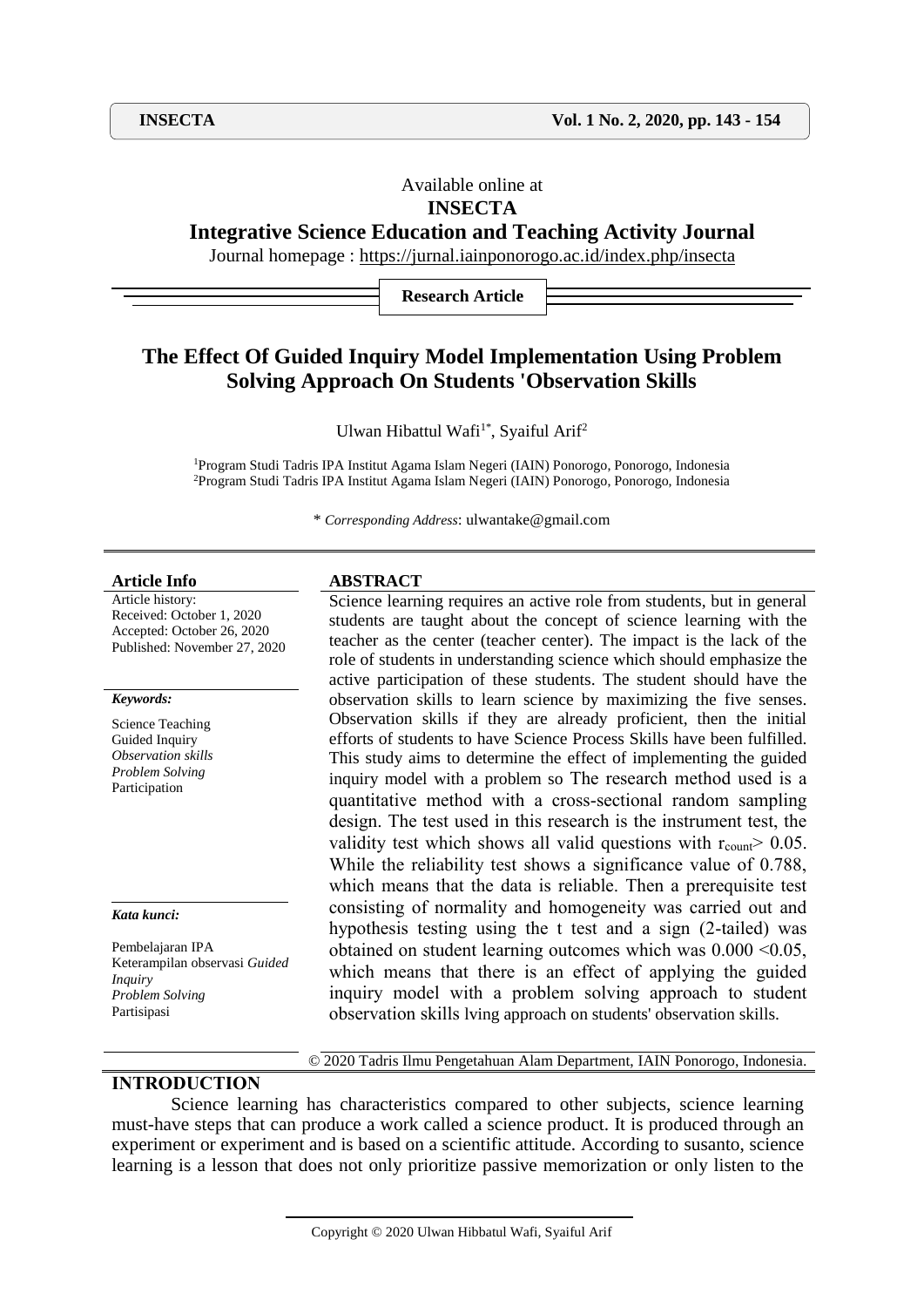teacher lecturing during learning (Kumape, 2015; Susanto, 2014) . Students are also required to carry out a learning concept which includes experimental observation or testing effectively which in turn forms a creative and understanding attitude to improve and observe natural phenomena that occur in our environment. After forming a good scientific attitude, students can eventually be active in applying their knowledge in maintaining a balance in the natural environment in a consistent and good manner. Science learning is a step used to observe the many events that occur in nature, as a result of the work taken by humans to observe the natural surroundings in the form of theories, principles, concepts, laws and factors that are explained to understand natural phenomena. This is categorized as an essential part of science so that it can change our perceptions and attitudes as humans towards the universe (Darmodjo, 1993; Astuti et al., 2012; Damayanti, 2015; Khusniati, 2014).

Learning science or science has a relationship with the role of students, the relationship is to have mental and physical involvement in the experience that is given directly to students when the process of science learning is ongoing. And it is a very important thing to do in order to develop competence (Amijaya et al., 2018; Atmojo, 2012). Science issues and objects are holistic. The integration of science presents various aspects such as biology, physics, chemistry, geography, astronomy and others of the natural sciences. According to Hewitt, G Paul and etc argued that the integration of science or science is described through a contextual-based approach, which is linking science with the natural environment around daily life which is direct and personal and puts the main idea of problem solving in science studies (Hewwit, 2007). Furthermore, science material is presented in an appropriate way on the unity of the concept.

Guidelines in the 2013 curriculum state that science learning at the junior high school level are carried out with a technique that relies on integration. Science learning in junior high schools is considered not as a scientific discipline, but learning is developed as an integrative science-based lesson. Integrative science has the meaning of combining various aspects such as the domain of knowledge, attitudes and skills. As the meaning of integrative science, education leads to the application, development and ability to think and curiosity. One of the skills required in the science learning process is an observation skill. Observation skills are prioritized on the aspects that underlie students to learn about natural phenomena that are around us, so that the science subjects that have been studied can be applied to our environment. Science is a method or science that is used to learn a knowledge and a well-executed process that can increase success in learning. Therefore, in science learning, teachers are advised to present a lesson so that science skills can be created, namely observation skills, process abilities and scientific attitudes (Azizah, 2013; Marliani, 2015; Saregar, 2016).

Observation skills research is based on researchers with quantitative research types that aim to improve the ability of observation skills through the application of *Jigsaw and Number Head Together* to the classification material for living things in class VII G of SMPN 2 Ponorogo in the 2019/2020 school year. The research design used was crosssectional random sampling, which means it was carried out at any time. The sample of this study consisted of 31 students in class VII G. Cluster sampling, where students were classed randomly. The procedure is that 1 class representing class VII is determined as a whole, all students are given the control variable and the independent variable after that each group is given the same skills test. The data was collected by means of a test, namely a test of observation skills and an unstructured interview with both teachers and students. The data analysis technique used quantitative descriptive techniques, namely by explaining the results of data collection from the sample and conducting a calculation test of the questions. The time needed to take the test is approximately 40 minutes or 1 lesson hour (Permendikbud, 2013). The format for working on questions related to observation skills is presented in the form of images in the presentation of the problem. In this observation skill, there are 5 indicators, namely: *determining the image or object in accordance with the statement,*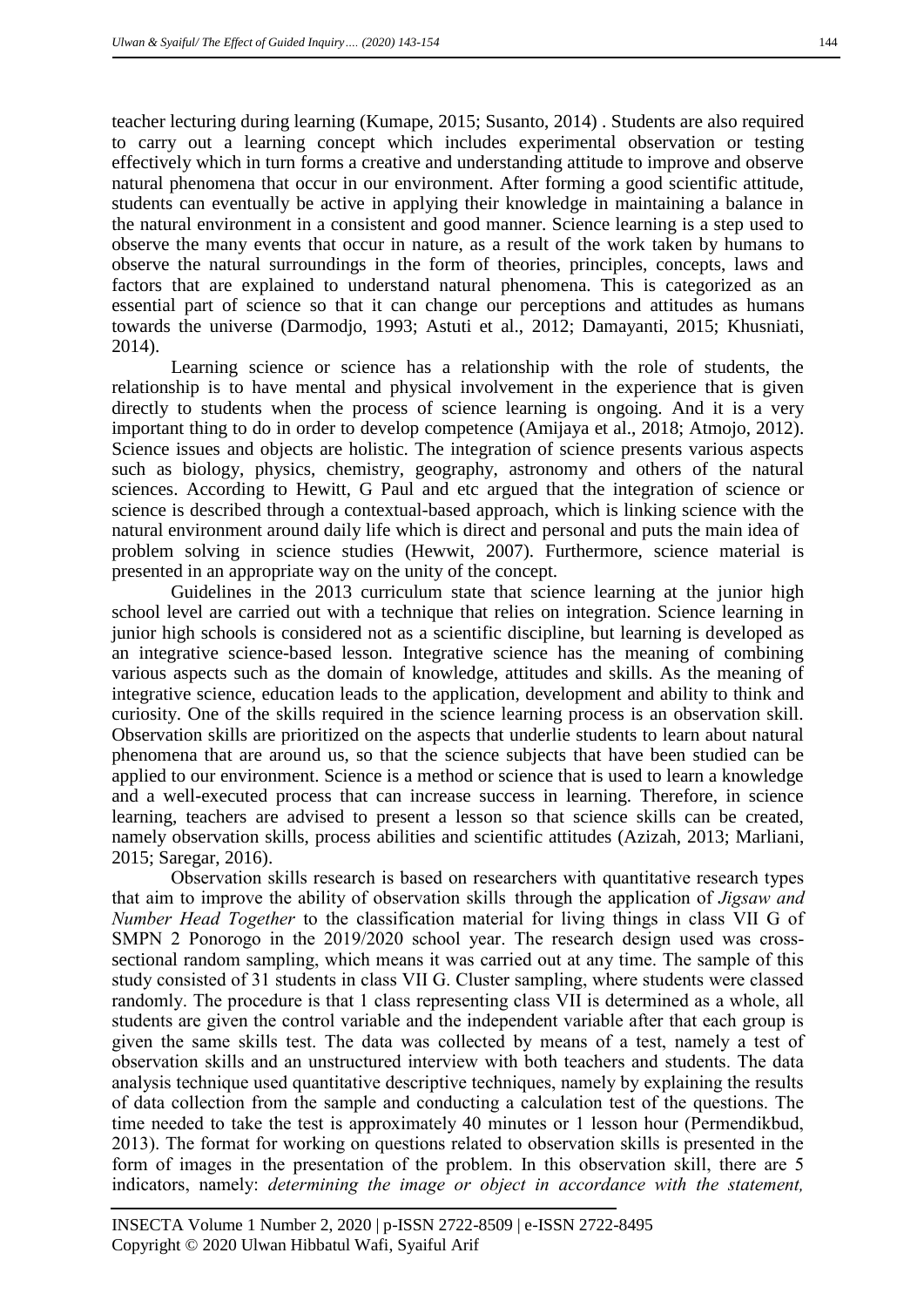*determining the differences and similarities of the object of observation, determining the type of object of observation, knowing the characteristics of the object being observed and explaining examples of relevant data.* The aspect *describes an example of relevant data*  showing a score of 112 / a mean of 3.61. While the aspect of *knowing the characteristics of the object being observed* shows a score of 82 / an average of 2.64. Based on the test of student observation skills, it shows that the average value of student observation classically is included in the low category. The score is obtained from the average results of the indicators of observation skills which include 5 indicators. Of the 31 students of class VII G of SMPN 2 Ponorogo, there is only 1 student who has a high category of observation skills with a score of 95, then the other 5 are in the moderate category with a score of 70 and the rest show a low category of observation skills. So the overall results still need to be improved again in order to meet the KKM.

Observation skills are an important factor that must be possessed by students. In many studies, students at school have low observation skills, this is what causes researchers to seek solutions about improving student observation skills and researchers use the model guided *inquiry* with aapproach *problem solving* so that students are skilled in maximizing what is around them in the form of tools or objects used. in learning activities. The factors that underlie the low student performance in observing skills are due to a lack of practice and practice in observing in class or in the laboratory. Activities in science learning, for example biology or physics, will then focus on active student participation and it is hoped that students can hone their observation skills.

The learning model *guided inquiry* or guided inquiry is learning that has been previously designed by the teacher and supervised by its implementation in the classroom. Guided inquiry is useful as a guide or broad direction, taught to students who do not have experience (D. S. Damayanti, 2013). While the approach with thetype *problem solving* is the learning step by maximizing the creativity of students in finding and finding problems with the aim of being able to find solutions in learning. The problem solving approach refers to active learning so that students can think to process data and solve a problem.

Based on the type of learning that is suitable for improving the ability of observation skills is the model *guided inquiry* with *problem solving* approach. Because the model *guided inquiry* with approach *problem solving* is a systematic way to learn a knowledge, especially science. Where the information in science itself is very much, among the information in science there must also be a natural phenomenon that we observe. Teachers have a role to provide instructions regarding the material to be taught to students as necessary. These instructions can be in the form of questions so that students are able to find or seek information about actions that must be taken to solve the problem (Diana, 2019; Pangestu & Kurniawati, n.d.). This work can be done in groups. Learning science prioritizes knowledge to observe, including using sensory organs and is related to phenomena that have occurred in nature and information that has been obtained. Students are ultimately directed to make a concept from the discoveries they get.

The weaknesses of previous research are: 1) It is still teacher centric, namely the teacher acts as a learning center. In the 2013 curriculum, it emphasizes the active participation of students so that the role of the teacher should be as a moderator rather than playing a major role in learning. 2) Lack of enthusiasm and motivation for students to learn. Previous research did emphasize practice but the aspects of enthusiasm and participation from students were not paid attention to so that this resulted in less optimal learning. 3) The process of learning science is too complicated which causes students to have difficulty understanding science. In fact, science can be learned easily as long as they know the points or points contained in science. This can be done by making a mind mapping or concept map. 4) The minimal active participation of students results in the learning itself not running optimally. Because these students have not become part of the learning itself, it can be caused by a lack of motivation from the teacher and the learning itself which is too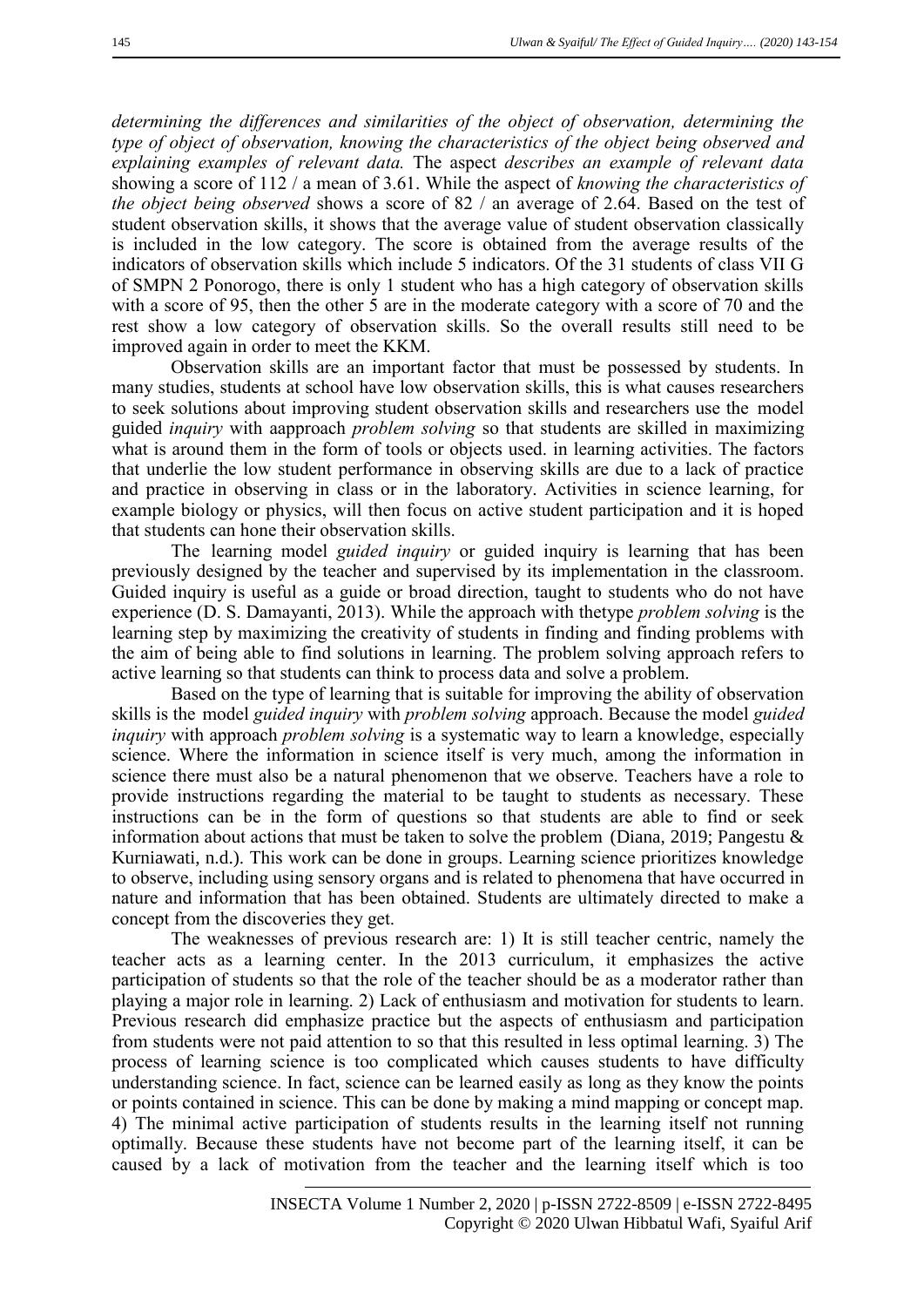individualistic or does not prioritize student learning groups. Previous research had several weaknesses, namely the inadequacy of the material provided to students. In this study, using additives and addictive substances that have been adjusted to the students' average abilities. This material can be used as a reference to better understand students' observation skills. The merging of the gadot inquiry model with the problem solving approach has been investigated from the needs of students during previous data collection. The researcher concluded that the combination of these two methods can be carried out on students who have low observation skills, so that these students can learn science more easily and gradually compared to previous studies.

# **METHOD**

This type of research is a quantitative study that aims to improve the ability of observation skills through the application of the model *guided inquiry* with a problem solving approach to student observation skills on additive and addictive substances in class VIII of SMPN 1 Sambit in the 2019/2020 school year. The research design used was *crosssectional random* sampling, which means it was carried out at any time. Using cluster sampling, students are randomly classed. The procedure is that 2 classes representing class VIII are determined as a whole as a unit, each is given a control variable and an experimental variable after which each class is given the same skills test. In this research phase, the population was 128 students of class VIII A - D SMP Negeri 1 Sambit Ponorogo. The samples in this research were class VIII A and class VIII B SMP Negeri 1 Sambit Ponorogo, totaling 64 students. The procedure of taking samples by looking at the value of each class and the highest average was obtained by two classes, namely: class VIII A and class VIII B. Data collection was carried out by means of skills tests and documentation which was carried out by unstructured interviews with both teachers and students. The documentation method is carried out by the researcher using previous data or the initial values of students, while the test can be in the form of answering questions or exercises on student worksheets and other tools used to determine / measure attitudes, knowledge, skills and abilities through the potential possessed by individual or group. The data analysis technique used quantitative descriptive by explaining the results of data collection from the sample and performing a test calculation of the questions. The sample consisted of 30 students in each class..

# **RESULTS AND DISCUSSION**

There are three kinds of data analysis used in this study. Firstly, the instrument test consists of validity test, reliability test, difficulty level and question difference power. The two prerequisite tests consist of normality test and homogeneity test. The third is hypothesis testing using the t test (*t-test*).

The validity test aims to determine whether the items of the questions being tested are valid or not. Researchers used questions that had been proven valid in the data analysis that had been carried out, while invalid questions were not used in giving questions to students because these questions could not measure the ability of students. To analyze the validity of each item, the researchers used *SPSS 16.0* and the results were as follows:

| <b>Table 1. Validity Test Ouestion</b> |                     |       |       |       |           |                   |                  |  |  |
|----------------------------------------|---------------------|-------|-------|-------|-----------|-------------------|------------------|--|--|
|                                        |                     | soal1 | soal2 | soal3 | soal4     | soal <sub>5</sub> | <b>SkorTotal</b> |  |  |
| soal1                                  | Pearson Correlation |       | ,429  | ,499* | $,629$ ** | ,193              | $,693**$         |  |  |
|                                        | $Sig. (2-tailed)$   |       | ,059  | ,025  | ,003      | .415              | ,001             |  |  |
|                                        | N                   | 20    | 20    | 20    | 20        | 20                | 20               |  |  |
| soal2                                  | Pearson Correlation | ,429  |       | ,430  | .391      | .011              | $,575***$        |  |  |
|                                        | $Sig. (2-tailed)$   | ,059  |       | .058  | .088      | .963              | ,008             |  |  |
|                                        | N                   | 20    | 20    | 20    | 20        | 20                | 20               |  |  |
| soal <sub>3</sub>                      | Pearson Correlation | ,499* | .430  |       | $,918***$ | .331              | $,899**$         |  |  |
|                                        | $Sig. (2-tailed)$   | .025  | .058  |       | .000      | .154              | ,000             |  |  |
|                                        | N                   | 20    | 20    | 20    | 20        | 20                | 20               |  |  |

INSECTA Volume 1 Number 2, 2020 | p-ISSN 2722-8509 | e-ISSN 2722-8495 Copyright © 2020 Ulwan Hibbatul Wafi, Syaiful Arif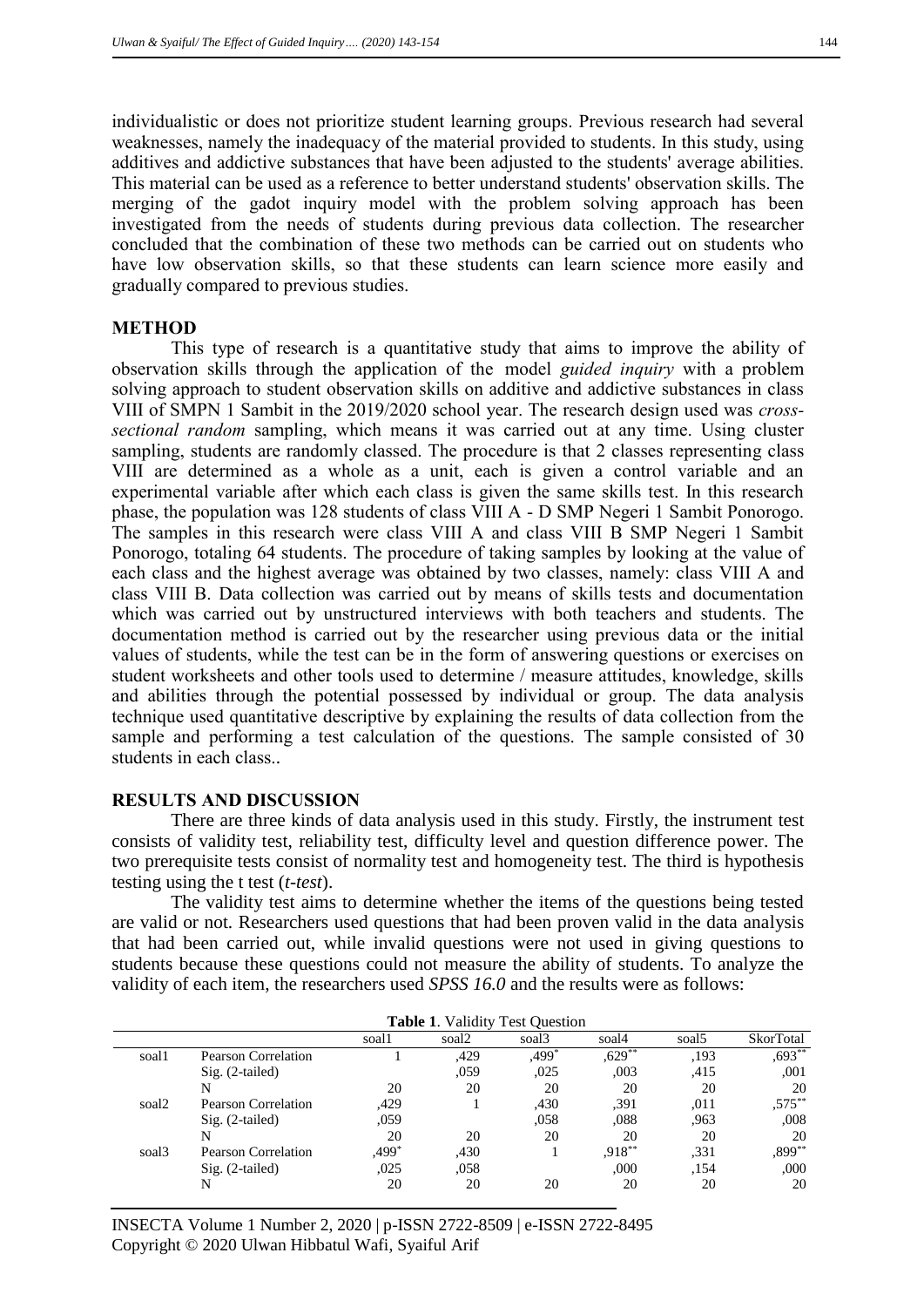|                   |                     | soal1     | soal2     | soal <sub>3</sub> | soal4     | soal <sub>5</sub> | <b>SkorTotal</b> |
|-------------------|---------------------|-----------|-----------|-------------------|-----------|-------------------|------------------|
| soal4             | Pearson Correlation | $,629**$  | .391      | $,918**$          |           | ,407              | $,935***$        |
|                   | $Sig. (2-tailed)$   | ,003      | .088      | ,000              |           | ,075              | ,000             |
|                   |                     | 20        | 20        | 20                | 20        | 20                | 20               |
| soal <sub>5</sub> | Pearson Correlation | ,193      | .011      | .331              | ,407      |                   | $,550*$          |
|                   | $Sig. (2-tailed)$   | .415      | .963      | ,154              | .075      |                   | .012             |
|                   |                     | 20        | 20        | 20                | 20        | 20                | 20               |
| Skor              | Pearson Correlation | $0.693**$ | $,575***$ | $0.899**$         | $,935***$ | $.550*$           |                  |
| Total             | $Sig. (2-tailed)$   | .001      | .008      | .000              | ,000      | .012              |                  |
|                   |                     | 20        | 20        | 20                | 20        | 20                | 20               |

\*. Correlation is significant at the 0.05 level (2-tailed).

\*\*. Correlation is significant at the 0.01 level (2-tailed).

With the results as above, data will be said to be valid if the value is  $r_{\text{to tally}} > 0.05$ . Based on the table, the value  $r_{\text{to tally}}$  in question 1 is 0.693, problem 2 is 0.575, question 3 is 0.899, question 4 is 0.935, question 5 is 0.550. All items obtained  $r_{\text{to talk}} > r_{\text{table}}$  were  $> 0.05$ so all items were valid.

After doing the validity test, the next step is to test the reliability of the question instrument. Reliability test aims to analyze the level of consistency of answers or can be tested at any time when the instrument is used. Researchers used *SPSS 16.00* for reliability testing. The following are the results of thecalculation *SPSS* in the table:

| <b>Table 2.</b> Reliability of Test |            |  |  |  |  |
|-------------------------------------|------------|--|--|--|--|
| <b>Cronbach's Alpha</b>             | N of Items |  |  |  |  |
| .788                                |            |  |  |  |  |

Based on the reliability test on the question instrument using SPSS above, it can be seen that the reliable value in the column *Cronbach's alpha,* if the significance value is> 0.05 then the data is reliable. The table above shows a significance value of 0.788, which means the value  $is > 0.05$ , so the data is reliable..

The normality test aims to make it known that a test has a normal distribution or not. The test is said to be good if it is normally distributed or close to normal. In this normality test, the calculation is carried out in each class that is used as the research sample. Based on the calculation of *SPSS 16.00* on the normality test, the results are as follows:

|       |                       |                  | <b>Table 3. Normality Test</b>  |          |                  |    |      |  |
|-------|-----------------------|------------------|---------------------------------|----------|------------------|----|------|--|
|       | Modelbelajar          |                  | Kolmogorov-Smirnov <sup>a</sup> |          | Shapiro-Wilk     |    |      |  |
|       |                       | <b>Statistic</b> | df                              | Sig.     | <b>Statistic</b> |    | Sig. |  |
| Nilai | Guided Inquiry        | 114              | 32                              | $,200*$  | .974             |    | .625 |  |
|       | <b>Teacher Center</b> | 120              | 32                              | $,200^*$ | 956              | 32 | .210 |  |

a. Lilliefors Significance Correction

\*. This is a lower bound of the true significance.

From the results of the normality test using themethod *Kolmogorof-Smirnov*, it can be concluded that the data shown has a normal distribution because the significance level is / .sign> 0.05. The post-test score in the experimental class *(guided inquiry)* shows a sign of 0.200 and the control class *(teacher center)* shows a sign of 0.200. In this case the sign value of both classes> 0.05. So it is concluded that the data is normally distributed.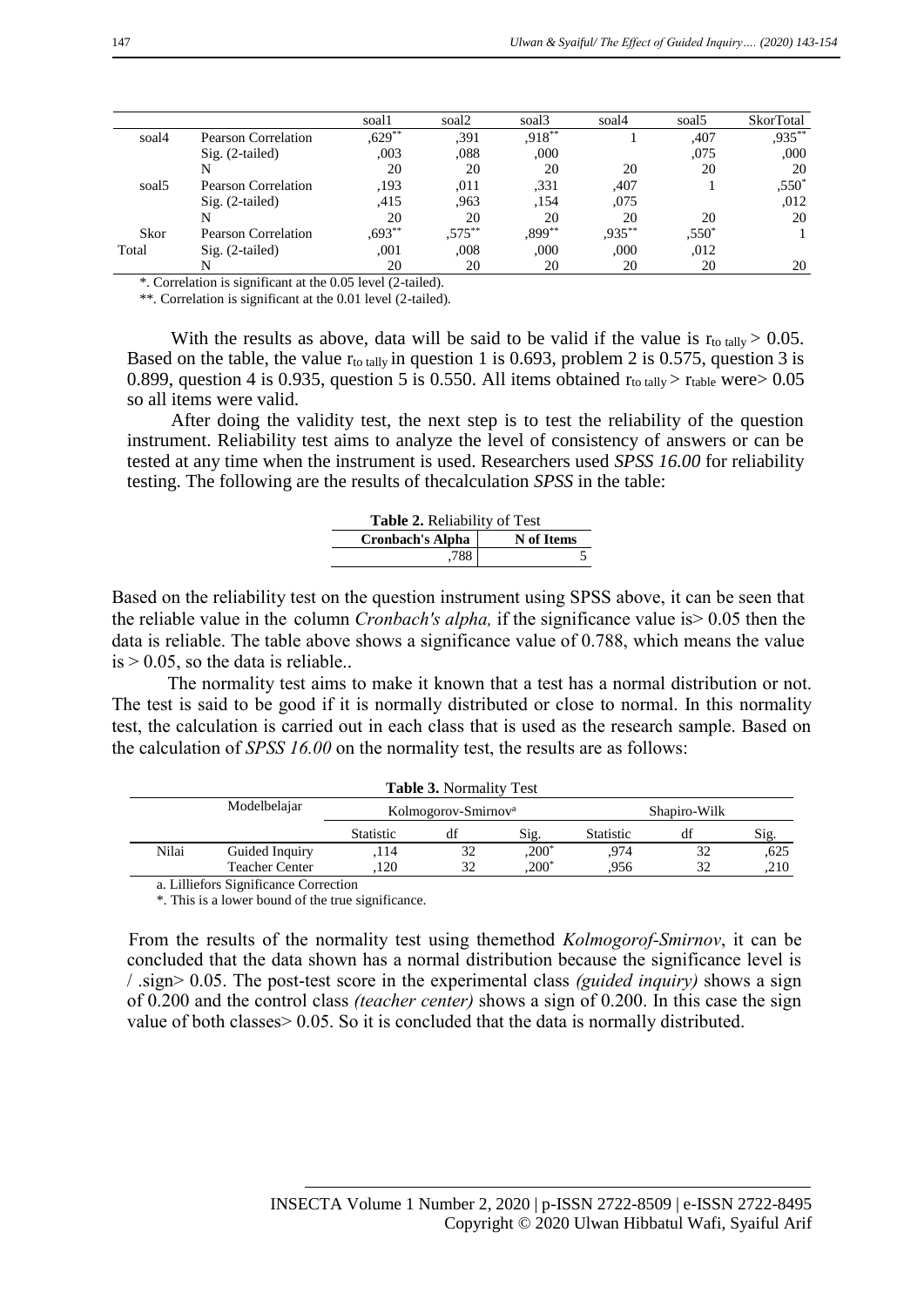The homogeneity test was carried out on the sample under study, the samples were in class VIII A and VIII B. This test was used to find out whether the sample in the study was homogeneous or not, if this test was fulfilled, then the researcher would carry out the hypothesis test using the t-test. The data on the homogeneity test was data from the students' post-test. A data is said to be homogeneous if it has a significance level of  $> 0.05$ , if the significance level is  $\leq 0.05$ , a distribution is called homogeneous. The homogeneity test of the students' post-test scores was carried out usingsoftware *SPSS 16.00.* Based on calculations from *SPSS, the* data in the following table are generated:

| <b>Table 4. Homogenity Test</b> |  |   |     |  |  |  |  |  |
|---------------------------------|--|---|-----|--|--|--|--|--|
| Levene Statistic                |  | ₩ |     |  |  |  |  |  |
| 160                             |  |   | 690 |  |  |  |  |  |

From the data shown in Table 4.9, it displays the homogeneity value. In the signing table. if the significance value  $0.05$ , the data can be called homogeneous. The table shows a significance value of 0.690 > 0.05, so the data is said to be homogeneous.

Based on the calculations carried out which include the normality test and the homogeneity test on the results of the student's answers are said to be fulfilled, the next stage is hypothesis testing or H1 which means that there is an effect of applying themodel *guided inquiry* with a problem solving approach to students' observation skills on additive material and addictive substances in class VIII SMPN 1 Sambit Ponorogo in the academic year 2019/2020. Next, the analysis used is the t-test. While the steps taken in this study are as follows:

a. Making hypothesis

- H1: There is an effect of applying themodel *guided inquiry* with a problem solving approach to student observation skills on additive and addictive substances in class VIII SMPN 1 Sambit Ponorogo in the academic year 2019/2020.
- H0: There is no effect of applying themodel *guided inquiry* with a problem solving approach to students' observation skills on additive and addictive substances in class VIII SMPN 1 Sambit Ponorogo in the academic year 2019/2020.
- b. Determining the criteria
	- The significance value or probability value  $\leq 0.05$  then H<sub>0</sub> is rejected and H<sub>1</sub> is accepted.
	- The significance value or probability value  $\geq 0.05$  then H<sub>0</sub> is accepted H<sub>1</sub> is rejected.
- c. Calculation results on SPSS:

|       |              |                       |   |    | Table 5. Uji T-Test              |                              |           |                            |                |
|-------|--------------|-----------------------|---|----|----------------------------------|------------------------------|-----------|----------------------------|----------------|
|       | Modelbelajar |                       |   |    |                                  | Std.                         |           | Std. Error                 |                |
|       |              |                       |   | N  | Mean                             | Deviation                    |           | Mean                       |                |
| Nilai |              | Guided Inquiry        |   | 32 | 14,28                            |                              | 2,453     | ,434                       |                |
|       |              | <b>Teacher Center</b> |   | 32 | 9,94                             |                              | 2,552     | ,451                       |                |
|       |              |                       |   |    | <b>Independent Sample T-Test</b> |                              |           |                            |                |
|       |              | Levene's              |   |    |                                  |                              |           |                            |                |
|       |              | Test for              |   |    |                                  |                              |           |                            |                |
|       |              | Equality of           |   |    |                                  |                              |           |                            |                |
|       |              | Variances             |   |    |                                  | t-test for Equality of Means |           |                            |                |
|       |              |                       |   |    |                                  |                              | Std.      |                            | 95% Confidence |
|       |              |                       |   |    |                                  |                              | Error     | Interval of the Difference |                |
|       |              |                       |   |    | Sig.                             | Mean                         | Differenc |                            |                |
|       | F            | Sig.                  | T | df | $(2-tailed)$                     | Difference                   | e         | Lower                      | Upper          |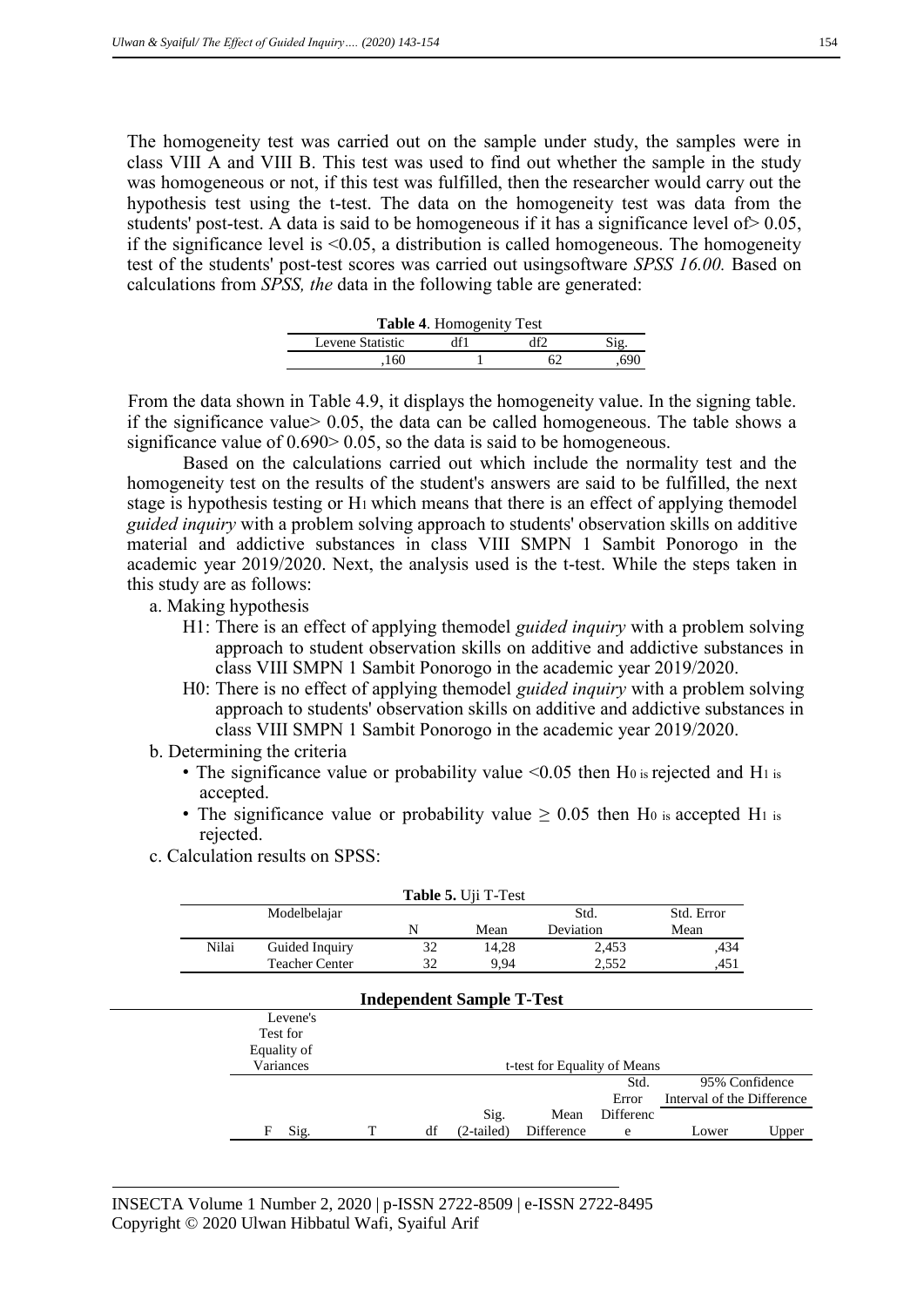|       |                                                         |      | Levene's<br>Test for     |       |                              |              |            |               |                                              |       |
|-------|---------------------------------------------------------|------|--------------------------|-------|------------------------------|--------------|------------|---------------|----------------------------------------------|-------|
|       |                                                         |      | Equality of<br>Variances |       | t-test for Equality of Means |              |            |               |                                              |       |
|       |                                                         |      |                          |       |                              |              |            | Std.<br>Error | 95% Confidence<br>Interval of the Difference |       |
|       |                                                         |      |                          |       |                              | Sig.         | Mean       | Differenc     |                                              |       |
|       |                                                         | F    | Sig.                     | т     | df                           | $(2-tailed)$ | Difference | e             | Lower                                        | Upper |
| Nilai | Equa                                                    | ,160 | ,690                     | 6,942 | 62                           | ,000         | 4,344      | ,626          | 3,093                                        | 5,594 |
|       | л.<br>variances<br>assumed<br>Equal<br>variances<br>not |      |                          | 6,942 | 61,903                       | ,000         | 4,344      | ,626          | 3,093                                        | 5,595 |
|       | assumed                                                 |      |                          |       |                              |              |            |               |                                              |       |

The results of the calculations in table 5 show the sign value (2-tailed) on student learning outcomes is  $0.000 \le 0.05$ , then H<sub>1</sub> is accepted. So it was concluded that there was an effect of implementing the model *guided inquiry* with a problem solving approach on student observation skills on additive and addictive substances in class VIII SMPN 1 Sambit Ponorogo in the 2019/2020 academic year.

|                |                    |                |                  | Question       |                         |                | <b>Score</b> |
|----------------|--------------------|----------------|------------------|----------------|-------------------------|----------------|--------------|
| $\bf No$       | <b>Name</b>        | $\mathbf{1}$   | $\boldsymbol{2}$ | $\mathbf{3}$   | $\overline{\mathbf{4}}$ | 5              |              |
| $\,1$          | Aji Lintang S.     | 3              | 3                | $\overline{2}$ | $\overline{3}$          | $\mathbf{1}$   | 12           |
| 2              | Alya Candra K.     | 3              | $\overline{4}$   | 3              | $\mathbf{2}$            | 3              | 15           |
| 3              | Amira Nadifa A.    | 4              | 3                | $\overline{4}$ | $\overline{c}$          | $\mathbf{1}$   | 14           |
| $\overline{4}$ | Andini Puspitasari | $\overline{4}$ | $\overline{4}$   | 3              | $\mathbf{1}$            | $\mathbf{2}$   | 14           |
| 5              | Dafa Kurnia S.     | $\overline{4}$ | 3                | 3              | $\overline{4}$          | 3              | 17           |
| 6              | Dea Rini F.        | 3              | 2                | $\mathbf{1}$   | $\mathbf{0}$            | $\overline{c}$ | 8            |
| $\tau$         | Enggar Maulana     | 4              | 4                | $\mathbf{2}$   | 3                       | $\mathbf{0}$   | 13           |
| 8              | Ezra Azizah N.     | 4              | 4                | 3              | 3                       | $\overline{2}$ | 16           |
| 9              | Farhan Wicaksono   | 3              | 3                | 1              | 2                       | $\mathbf{1}$   | 10           |
| 10             | Gigih Fitri N.     | 4              | $\overline{4}$   | 3              | $\overline{4}$          | $\overline{c}$ | 17           |
| 11             | Gofar Rahma W.     | $\overline{4}$ | 3                | $\mathbf{1}$   | 3                       | $\overline{c}$ | 13           |
| 12             | Iman Syauqi        | 3              | $\overline{4}$   | $\overline{4}$ | $\overline{4}$          | 3              | 18           |
| 13             | Mahfud Arafat      | 4              | 4                | $\mathbf{1}$   | $\mathbf{1}$            | $\mathbf{2}$   | 12           |
| 14             | Moch Hanif R.      | 4              | $\overline{4}$   | $\overline{2}$ | $\mathbf{2}$            | $\mathbf{1}$   | 13           |
| 15             | Muhammad Firman N. | 4              | 4                | 3              | 3                       | $\mathbf{2}$   | 16           |
| 16             | Muhammad Faiz K.   | 4              | 3                | 3              | $\overline{4}$          | $\mathbf{1}$   | 15           |
| 17             | Nafa Arbani        | 3              | $\overline{4}$   | $\mathbf{1}$   | $\overline{c}$          | $\mathbf{2}$   | 12           |
| 18             | Nadia Anza S.      | 4              | $\overline{0}$   | $\overline{4}$ | $\overline{4}$          | 3              | 15           |
| 19             | Nanda Putra P.     | $\overline{4}$ | 3                | $\overline{4}$ | 3                       | $\mathbf{2}$   | 16           |
| 20             | Puspa Armevia      | 3              | $\overline{4}$   | 3              | $\mathbf{2}$            | $\mathbf{1}$   | 13           |
| 21             | Raffi Khazrin      | $\overline{4}$ | 3                | 3              | 3                       | $\mathbf{2}$   | 15           |
| 22             | Rania Amelia B.    | 3              | 3                | $\overline{4}$ | 3                       | 3              | 16           |
| 23             | Reva Ananda S.     | 3              | 4                | $\overline{2}$ | $\mathbf{1}$            | 3              | 13           |
| 24             | Rivan Tirta E.     | 4              | 4                | 1              | 2                       | $\mathbf{2}$   | 13           |
| 25             | Satria Wardhana C. | $\overline{2}$ | 3                | 4              | 4                       | 3              | 16           |

 **Table 6.** Post-Test Value Data for Experiment Class VIII A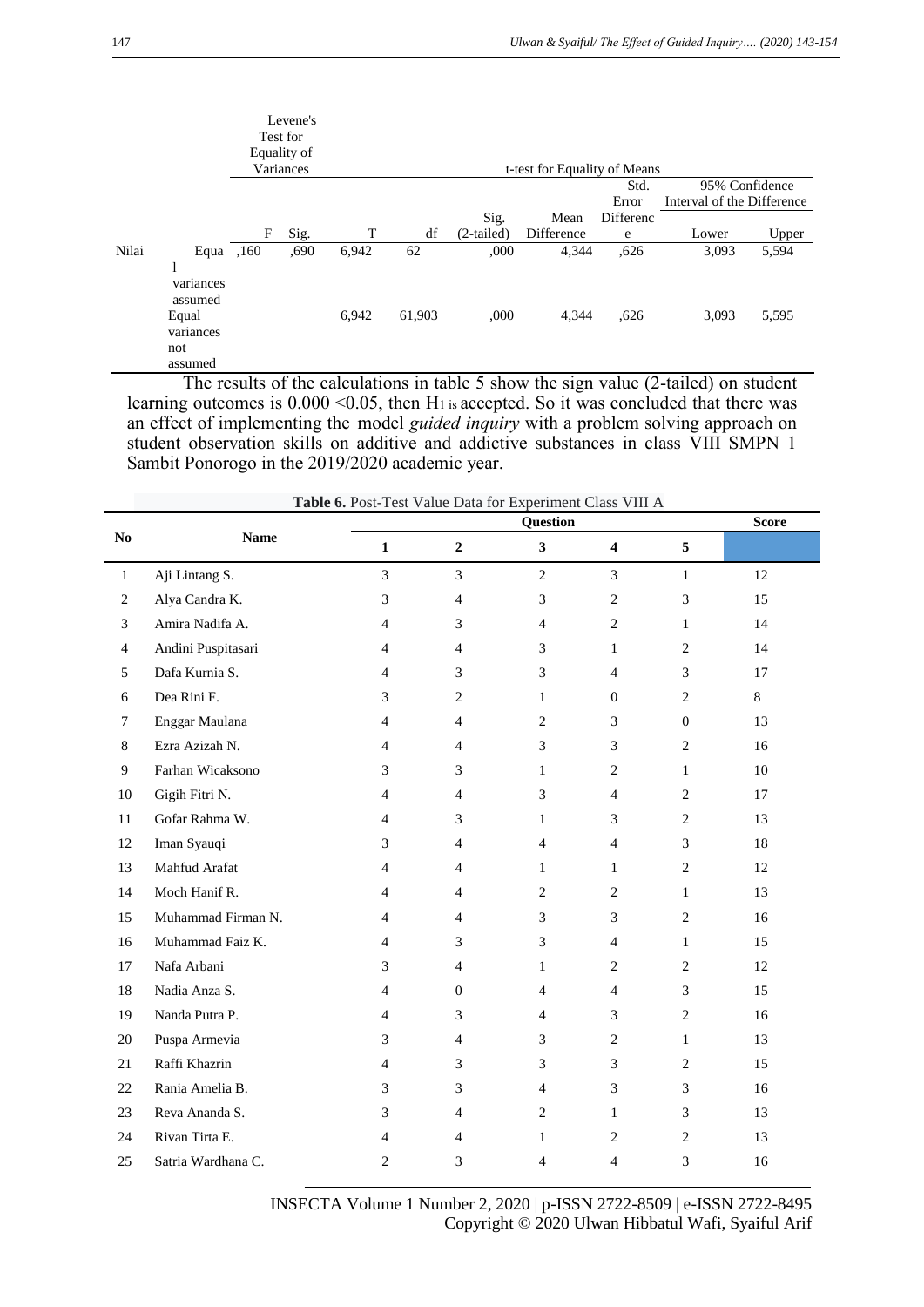|                | <b>Name</b>       |                | <b>Ouestion</b> |                |                |                |     |  |
|----------------|-------------------|----------------|-----------------|----------------|----------------|----------------|-----|--|
| N <sub>0</sub> |                   |                | $\mathbf{2}$    | 3              | 4              | 5              |     |  |
| 26             | Salma Balqis M.   | 3              | $\overline{c}$  | 3              | $\overline{4}$ | 3              | 15  |  |
| 27             | Sahrul Romadhon   | $\overline{4}$ | 4               | 2              | 2              | $\overline{c}$ | 14  |  |
| 28             | Sinta Rosdiana K. | 4              | $\overline{c}$  | 3              | 2              | 3              | 14  |  |
| 29             | Tirsa Indrianti   | 3              | $\overline{c}$  | 3              | 3              |                | 12  |  |
| 30             | Temy Rianto       | $\overline{c}$ | 3               | $\overline{4}$ | $\overline{c}$ |                | 12  |  |
| 31             | Ubed Qisam I.     | 3              | 4               | $\overline{4}$ | 4              | 3              | 18  |  |
| 32             | Vina Anugerah P.  | 4              | 4               | $\overline{4}$ | 4              | 4              | 20  |  |
|                | <b>JUMLAH</b>     | 112            | 105             | 88             | 86             | 66             | 457 |  |

| <b>Table 7.</b> Post-Test Value Data for Experiment Class VIII B |
|------------------------------------------------------------------|
|------------------------------------------------------------------|

| N <sub>0</sub> | <b>Name</b>         |                |                |                |                |                | <b>Score</b>     |
|----------------|---------------------|----------------|----------------|----------------|----------------|----------------|------------------|
|                |                     | $\mathbf{1}$   | $\overline{2}$ | $\mathbf{3}$   | $\overline{4}$ | 5              |                  |
| $\mathbf{1}$   | Adila Masna Y.      | $\overline{3}$ | $\overline{2}$ | $\mathbf{1}$   | $\mathbf{1}$   | $\mathbf{1}$   | 8                |
| $\overline{c}$ | Agam Wasis D.       | $\mathbf{1}$   | $\mathbf{1}$   | $\overline{2}$ | $\mathbf{1}$   | $\overline{c}$ | 7                |
| 3              | Anasia Julia E.     | 3              | $\overline{c}$ | $\mathbf{1}$   | $\mathbf{1}$   | $\mathbf{1}$   | 8                |
| $\overline{4}$ | Andrian Eko W.      | 3              | $\mathbf{1}$   | $\mathbf{1}$   | $\overline{2}$ | $\mathbf{1}$   | $\,8\,$          |
| 5              | Bima Aji S.         | 3              | $\overline{c}$ | $\mathbf{1}$   | 3              | $\mathbf{1}$   | 10               |
| 6              | Dian Saputri        | $\overline{c}$ | $\overline{2}$ | $\mathbf{1}$   | $\mathbf{1}$   | $\mathbf{1}$   | $\tau$           |
| 7              | Dinda Eka N.        | 2              | 3              | $\overline{2}$ | $\mathbf{1}$   | $\mathbf{1}$   | 9                |
| 8              | Erwin Pangestu      | $\overline{4}$ | 3              | $\overline{c}$ | 3              | $\mathbf{1}$   | 13               |
| 9              | Irfan Sulistyo N    | $\mathbf{1}$   | 3              | $\mathbf{1}$   | $\mathbf{1}$   | $\mathbf{1}$   | $\boldsymbol{7}$ |
| 10             | Julian Kurnia N.    | 3              | 3              | $\overline{2}$ | 3              | $\mathbf{1}$   | 12               |
| 11             | Kiki Maulida S.     | $\overline{2}$ | $\overline{c}$ | $\mathbf{1}$   | $\mathbf{1}$   | $\mathbf{0}$   | 6                |
| 12             | Kinan Winarsih      | 3              | 3              | 3              | 3              | $\mathbf{1}$   | 13               |
| 13             | Jesica Laila A.     | $\overline{2}$ | $\mathbf{1}$   | $\mathbf{1}$   | $\overline{2}$ | $\mathbf{1}$   | $\boldsymbol{7}$ |
| 14             | Luluk Masidah       | $\overline{2}$ | $\overline{c}$ | $\mathbf{1}$   | $\mathbf{1}$   | $\mathbf{1}$   | 7                |
| 15             | Maher Nofan R.      | $\overline{2}$ | 3              | $\mathbf{1}$   | $\overline{2}$ | $\mathbf{1}$   | 9                |
| 16             | Manda Agnia Sari    | $\overline{c}$ | $\mathbf{1}$   | $\overline{2}$ | $\mathbf{1}$   | $\overline{2}$ | $\,8\,$          |
| 17             | Marvin Dani P.      | $\overline{2}$ | $\overline{c}$ | $\mathbf{1}$   | $\mathbf{1}$   | $\mathbf 0$    | 6                |
| 18             | Muhammad Elfan      | $\overline{2}$ | 3              | 3              | $\overline{2}$ | $\mathbf{1}$   | 11               |
| 19             | Muhammad Azam F.    | $\overline{c}$ | 3              | $\overline{2}$ | $\overline{2}$ | $\mathbf{1}$   | 10               |
| 20             | Muhammad Tabrani    | 3              | 3              | 3              | 3              | $\overline{2}$ | 14               |
| 21             | Nabila Saufa M.     | $\overline{4}$ | $\overline{2}$ | $\overline{2}$ | $\overline{2}$ | $\overline{c}$ | 12               |
| 22             | Nina Astiana        | 3              | $\overline{2}$ | 3              | $\overline{2}$ | $\overline{0}$ | 10               |
| 23             | Pamela Saputri      | $\overline{2}$ | $\mathbf{1}$   | $\overline{2}$ | 3              | $\mathbf{1}$   | 9                |
| 24             | Putri Indah Sayekti | $\overline{4}$ | 3              | 3              | 3              | 3              | 16               |
| 25             | Radit Anandika      | $\overline{4}$ | 3              | $\mathbf{1}$   | $\overline{2}$ | 3              | 13               |
| 26             | Rehan Putra L       | $\overline{2}$ | $\overline{2}$ | $\overline{2}$ | $\mathbf{1}$   | 3              | 10               |
| 27             | Rika Nur Laila      | 2              | $\overline{2}$ | $\overline{c}$ | 3              | $\mathbf{1}$   | 10               |
| 28             | Rizki Febrianto     | 3              | 3              | 3              | $\overline{2}$ | $\overline{a}$ | 13               |
| 29             | Sabrina Almuna S.   | $\overline{c}$ | $\overline{2}$ | 3              | $\overline{2}$ | 3              | 12               |
| 30             | Sania Maida I.      | 3              | $\overline{c}$ | $\overline{c}$ | 3              | $\mathbf{1}$   | 11               |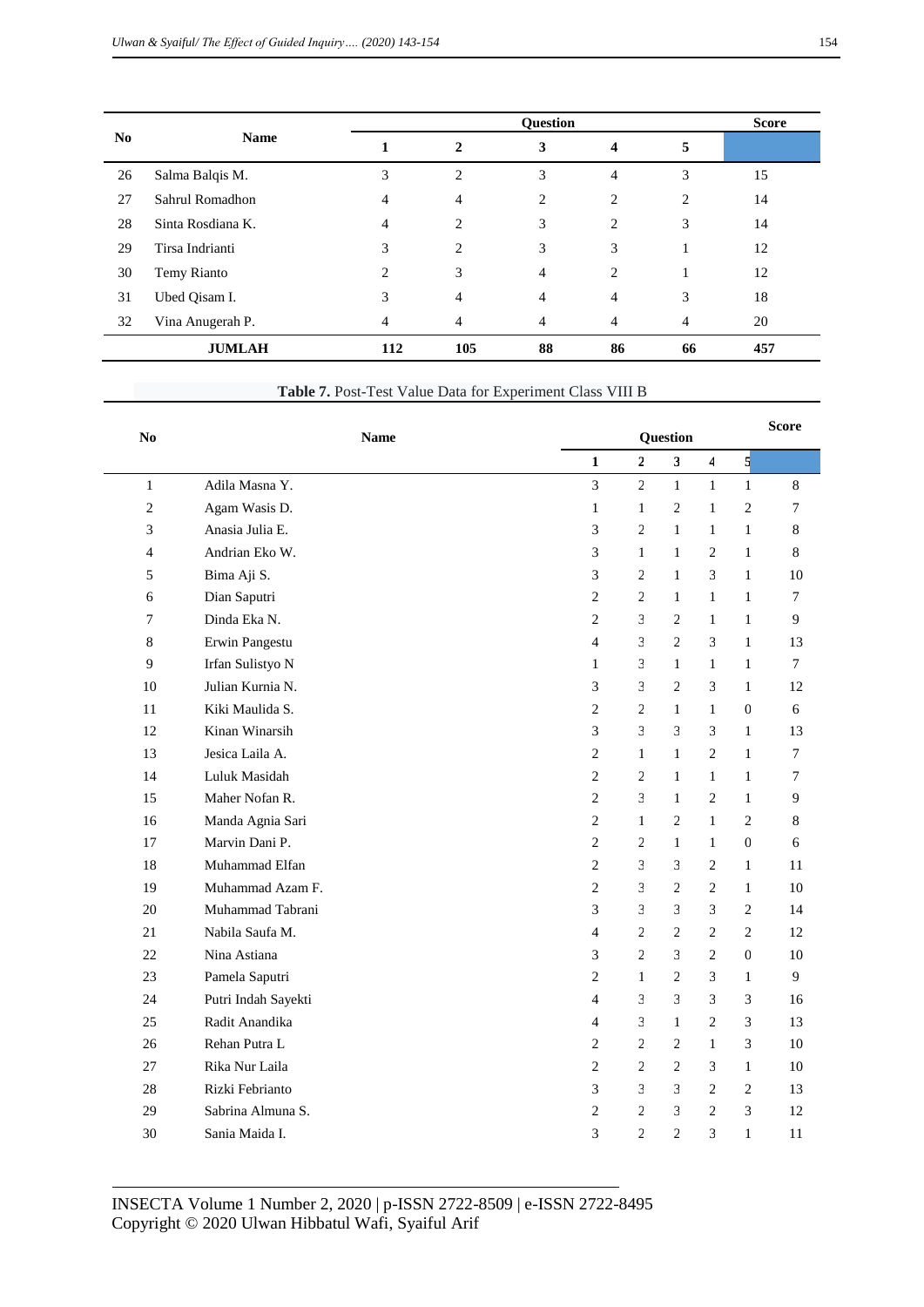| N <sub>0</sub> | <b>Name</b>        | <b>Question</b> |                |                         |                |                |     |  |
|----------------|--------------------|-----------------|----------------|-------------------------|----------------|----------------|-----|--|
|                |                    |                 | $\overline{2}$ | $\mathbf{3}$            | $\overline{4}$ |                |     |  |
| 31             | Sofia Elya Agustin | 4               |                | $\overline{\mathbf{3}}$ | $\overline{2}$ | $\overline{2}$ | 12  |  |
| 32             | Yeni Wahyu F.      | $\mathcal{R}$   | $\mathcal{D}$  |                         |                | 1 2 2          | 10  |  |
|                | Jumlah             | 83              | 70             | 59                      | 62             | 44             | 318 |  |

Table 6 and table 7 show that there are postest results from class VIII A and class VIII B. Class VIII A is the experimental class and class VIII B is the control class. Class VIII A applied the guided inquiry learning model with a problem solving approach getting good scores from each indicator with a total score of 457. While class B with a total score of 318 who applied the teacher center or conventional methods did not have a better score than class A in each. -Each indicator of observation skills. From these data, it can be concluded that the guided inquiry model with a problem solving approach has an effect on improving student observation skills.

Observation or observation skills are one of the science process skills that students must acquire in schools starting from the most basic level. If the experience the student receives is lacking in observing a lesson, the student will show inadequate observation skills (Karamustafaoğlu, 2011). Observing skills are the most basic skills that bridge high-level scientific process skills. In an observation skill or also known as observing objects, it is more dominant to use various kinds of sensory tools that are owned to make an observation, for example by identifying differences in the similarities of an object using tools or data.

As is well known, observing skills are synonymous with the ability to make observations with the eye senses. But what is called the observation activity does not only use the senses but also use other sense organs. The senses that are used in addition to the eyes can also use the sense of taste, smell and hearing. The tools that are usually needed to make an observation will certainly influence a result of observation activities. The usefulness of the tool in the observation itself can affect the results to be obtained, such as the quality of the results that have been obtained from the data obtained during the observation. And it cannot be denied that the ability to observe a tool and use it is different between students. So that later it will show how the level of observations made by individuals and it will be seen whether the individual is able to make observations with good results or not.

Further observing students' skills can be measured by making skill assessments using indicators. After students can improve their observing skills, students will know more about an object that is observed in a phenomenon through their five senses. Students will also be able to identify these objects more easily. From the information through observations that have been recorded by students, a motivation will arise to continue learning. In this learning stage, they will find a problem or statement that arises, then students will make questions about the problems they find. After their questions are made, they will then look for solutions or make an understanding of the knowledge that has been obtained. The skill of observing is indeed the most basic observation so that in science learning. Observation skills are very useful to be developed so that skills in doing a practicum in science will be more helpful.

Integration of research findings with reference sources including: a) When practicum activities take place students will see their skills in observation are comparable to the habits carried out in science learning. According to Karamustafaoğlu, if the experience received by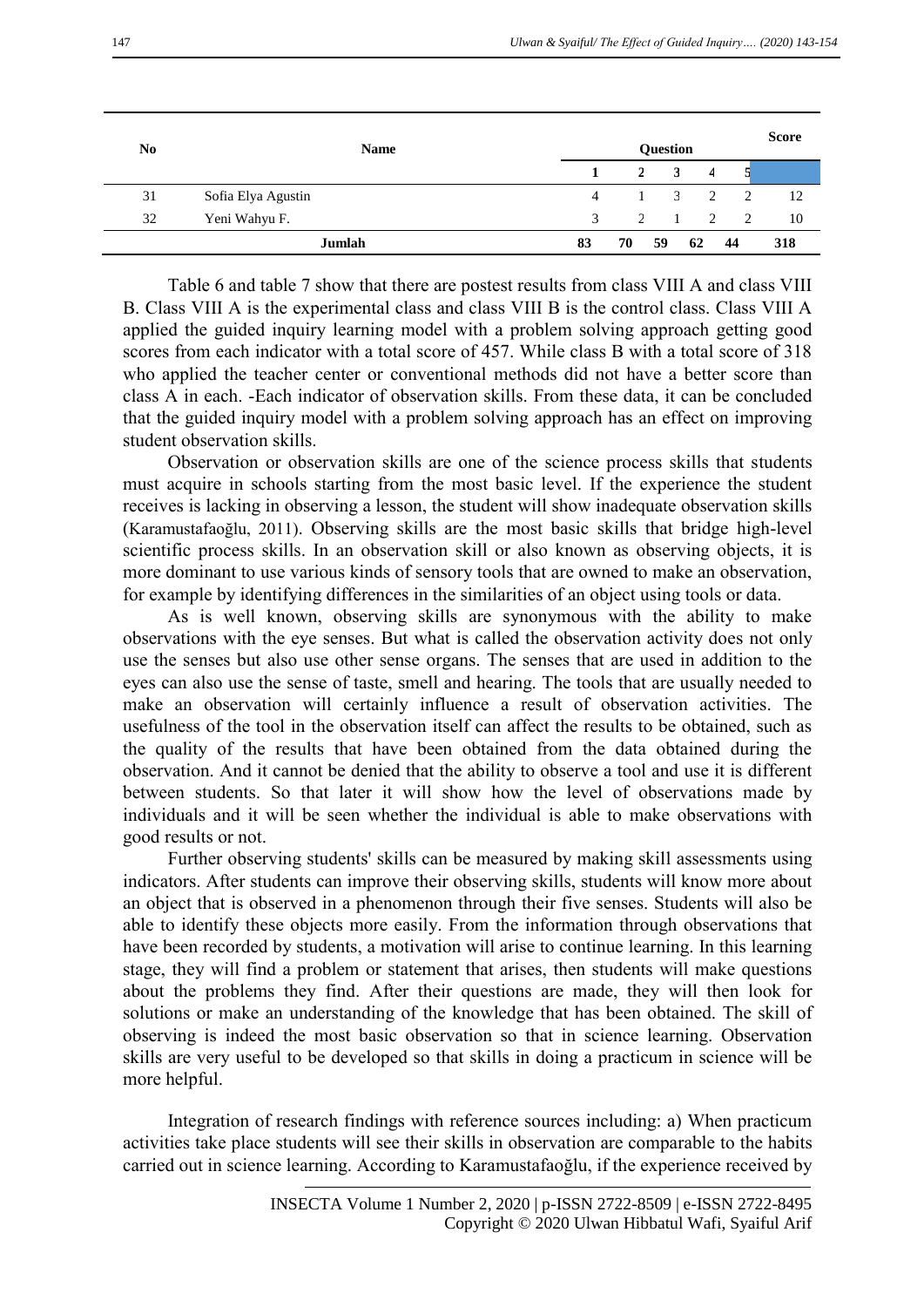students is lacking in observing a lesson, the student will show inadequate observation skills (Karamustafaoğlu, 2011). b) In the learning process students are easier to be directed / guided by the teacher first. Furthermore, students act as learning centers and teachers as facilitators. Sund & Trowbridge said the use of guided inquiry is the implementation of broad coaching and guidance, taught to students who do not have experience (Asmawati, 2015; Ratnaningrum et al., 2016). c) To initiate a learning process, students are given an apperception, this makes students think about the material to be studied while reviewing the material that has been taught. From this principle students are more interested or active in learning so that teachers can design appropriate schemes in class. According to Abdurrahman, the problem solving approach refers to learning so that you can think about solving a problem and processing data (Eftafiyana et al., 2018; Jannah et al., 2017; Putra, 2017) .

Student observation skills at the time the research was carried out were comparable to the habits carried out before this activity. After the model is applied *guided inquiry* with aapproach, *problem solving* students can understand the context of the statement that has been given with the suitability of the object being observed, while the teacher who acts as a facilitator is able to systematically improve observation skills and not be too teachercentered because previously the material has been arranged based onapproach *problem solving.* 

The impact of this research is that students are more active in learning so that teachers can design schemes according to the principles of problem solving. At the beginning of learning, the teacher is tasked with explaining the previous material that has been discussed and linked to today's material, so that students have confidence and enthusiasm in the learning process. Furthermore, the teacher guides students to experiment. In this phase, students conduct experiments according to the design that has been made. Because students design work procedures themselves, there is less teacher guidance in technical matters. However, the teacher still encourages students to feel responsible and confident in the procedures they are doing.

Guided inquiry learning *(guided inquiry)*is useful for students to develop a scientific way of thinking so that students can solve problems and acquire the knowledge that is the investigation and understanding of science concepts konesp. With theapproach *problem solving*, students can increase their desire and motivation to learn science. Students are increasingly motivated to study harder because they consider what they learn to be meaningful to themselves.

The model *guided inquiry* with theapproach *problem solving* carried out by researchers can be used as an alternative in improving observation skills so that students and teachers are easier to carry out observation activities. For example, sharing practicum time, making decisions, and increasing confidence in practicum procedures. While the integration of research with religious values is that this research basically helps students improve their observation skills by emphasizing the active participation of students, aspects of cooperation and mutual assistance to religious values have been applied in this study.

Observation skills are skills that must be possessed by students where these skills are the main capital in learning science learning in schools. This supports students in using the ability of their senses to observe available objects until they find relevant data to be used as a reference in research. For this reason, observation skills need to be sharpened in such a way that students can take advantage of these skills to achieve the goals of the predetermined science learning. Active participation of students in learning is needed with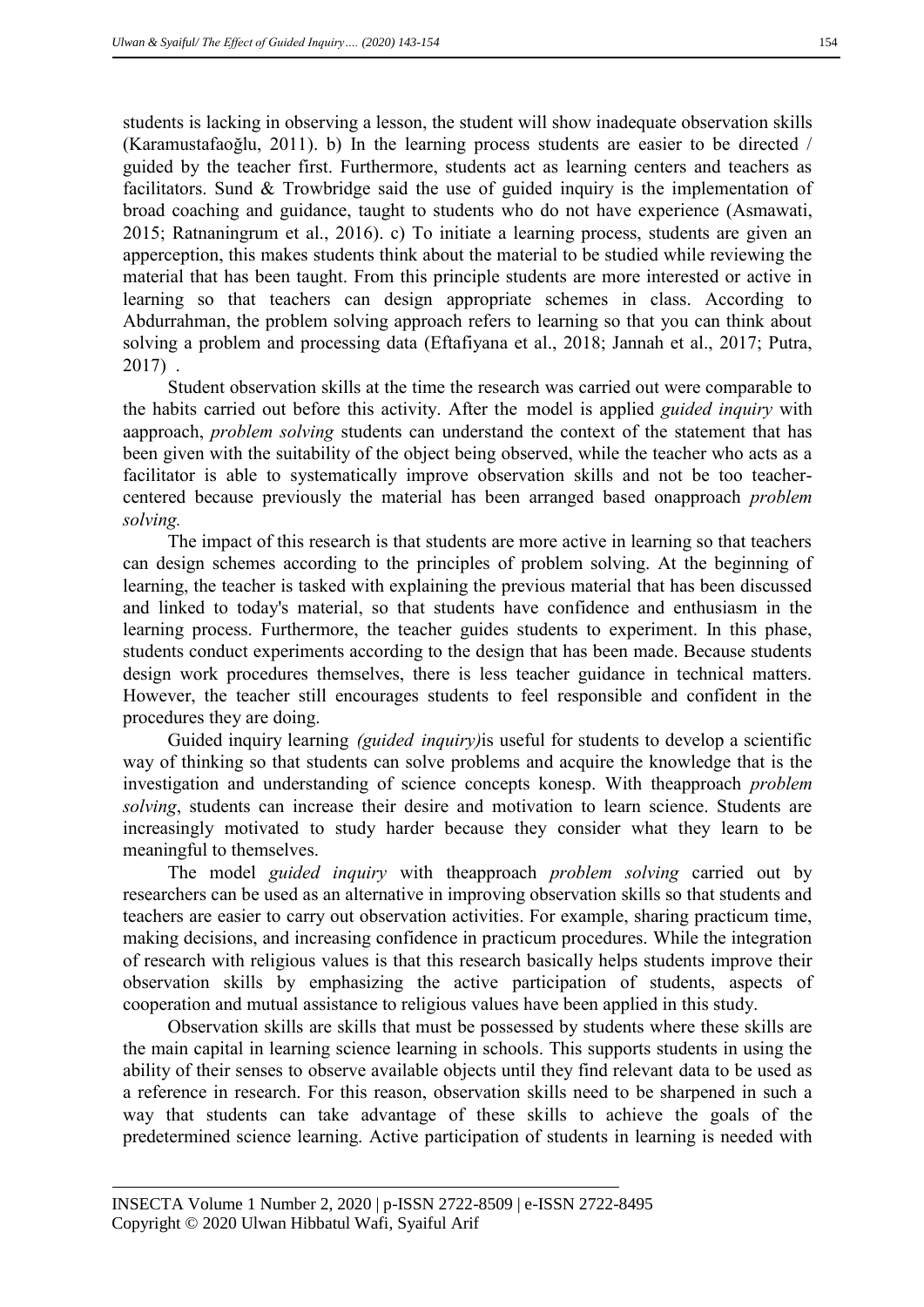active participation automatically associated with observation skills which will also increase. How to improve observation skills can be done by using an appropriate learning model.

This increase can be done with inquiry principles, namely a learning model that prioritizes the role of students in identifying a problem, processing data, testing data, compiling hypotheses and making a conclusion. The approach can also be done with problem solving, in simple terms problem solving learning can be linked to *guided inquiry*  so that learning will run more optimally and with enthusiasm from students. So from this it can be easier to understand and apply the material obtained.

## **CONCLUSION**

The conclusion obtained from this study is that there is an effect of applying the model *guided inquiry* with aapproach *problem solving* to students' observation skills on additive and addictive substances in class VIII SMPN 1 Sambit Ponorogo in the academic year 2019/2020. This result is due to the guided inquiry learning*(guided*inquiry)approach *problem solving* students'can improve scientific thinking oriented students as active participants in solving problems and acquire knowledge that is fully in the investigation so that students understand the concept of konesp science.

## **REFERENCES**

- Amijaya, L. S., Ramdani, A., & Merta, I. W. (2018). Pengaruh model pembelajaran inkuiri terbimbing terhadap hasil belajar dan kemampuan berpikir kritis peserta didik. *Jurnal Pijar Mipa*, *13*(2), 94–99.
- Asmawati, E. Y. (2015). Lembar kerja siswa (LKS) menggunakan model guided inquiry untuk meningkatkan keterampilan berpikir kritis dan penguasaan konsep siswa. *Jurnal Pendidikan Fisika*, *3*(1).
- Astuti, R., Sunarno, W., & Sudarisman, S. (2012). Pembelajaran IPA dengan pendekatan keterampilan proses sains menggunakan metode eksperimen bebas termodifikasi dan eksperimen terbimbing ditinjau dari sikap ilmiah dan motivasi belajar siswa. *Jurnal Inkuiri*, *1*(1), 51–59.
- Atmojo, S. E. (2012). Profil keterampilan proses sains dan apresiasi siswa terhadap profesi pengrajin tempe dalam pembelajaran ipa berpendekatan etnosains. *Jurnal Pendidikan IPA Indonesia*, *1*(2).
- Azizah, N. (2013). Penerapan Media Monopoli untuk Meningkatkan Hasil Belajar Siswa pada Mata Pelajaran IPA di Sekolah Dasar. *Jurnal Penelitian Pendidikan Guru Sekolah Dasar*, *1*(2), 1– 12.
- Damayanti, D. S. (2013). Pengembangan Lembar Kerja Siswa (LKS) Dengan Pendekatan Inkuiri Terbimbing Untuk Mengoptimalkan Kemampuan Berpikir Kritis Peserta Didik Pada Materi Listrik Dinamis SMA Negeri 3 Purworejo Kelas X Tahun Pelajaran 2012/2013. *RADIASI: Jurnal Berkala Pendidikan Fisika*, *3*(1), 58–62.
- Damayanti, I. (2015). Penerapan model pembelajaran inkuiri untuk meningkatkan hasil belajar mata pelajaran IPA sekolah dasar. *Jurnal Penelitian Pendidikan Guru Sekolah Dasar*, *2*(3), 1– 12.Diana, N. (2019). An Analysis on Learning Activity and Science Process Skills of High School Students through Guided Inquiry Physics Learning. *Jurnal Pendidikan Fisika*, *7*(2), 212–220.
- Eftafiyana, S., Nurjanah, S. A., Armania, M., Sugandi, A. I., & Fitriani, N. (2018). Hubungan antara kemampuan berpikir kreatif matematis dan motivasi belajar siswa SMP yang menggunakan pendekatan creative problem solving. *Teorema: Teori Dan Riset Matematika*, *2*(2), 85–92.
- Jannah, S. N., Doyan, A., & Harjono, A. (2017). Pengaruh Model Pembelajaran Kooperatif dengan Pendekatan Problem Posing Ditinjau Dari Pengetahuan Awal Terhadap Kemampuan Pemecahan Masalah Fisika Siswa SMK. *Jurnal Pendidikan Fisika Dan Teknologi*, *1*(4), 257– 264.